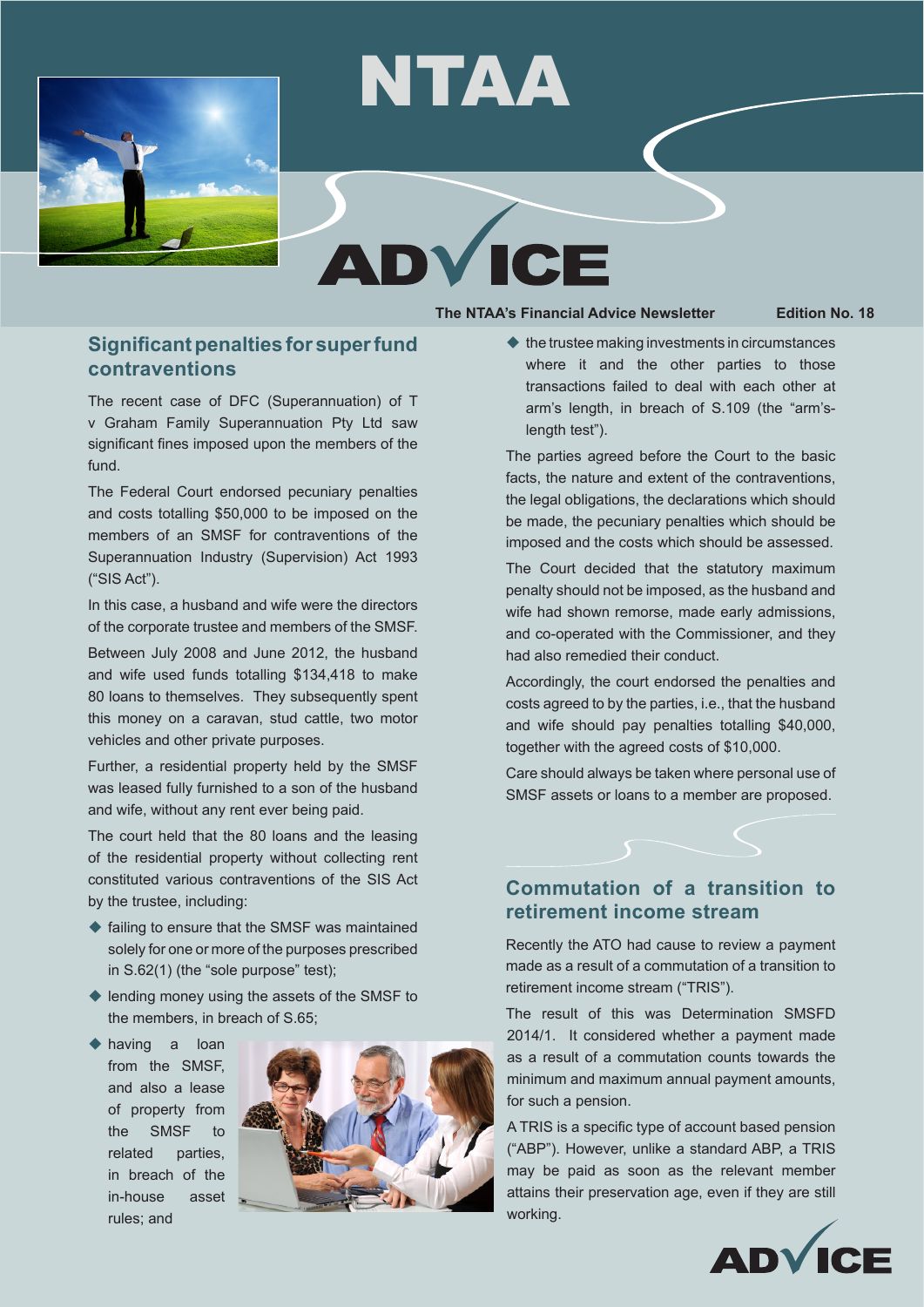Also unlike a standard ABP, the regulations provide for an annual **maximum** amount that may be paid under a TRIS, which is basically 10% of the pension account balance funding the TRIS.

By way of contrast, no maximum annual limit applies to a standard ABP. However, the same **minimum** annual payment amounts must be made as provided in the regulations to both a TRIS and a standard ABP.

In SMSFD 2014/1, it was held that a payment made as a result of a **partial** commutation of a TRIS only counts towards the **minimum** annual amount required to be paid under the regulations if the payment was rolled over within the superannuation system **before** 6 June 2009.

A payment made as a result of a **partial**  commutation of a TRIS can only count towards the **maximum** annual amount allowed to be paid under the regulations if the payment was made **before** 16 February 2008.

The upshot of this determination is that a partial commutation of a TRIS will no longer be counted toward the annual income amount required to be paid by the TRIS.

This determination also held that a payment made as a result of a **full** commutation of a TRIS cannot count towards **either** the **minimum** annual amount or the **maximum** annual amount as that TRIS ceases before the payment is made.

The application of this determination is that a recipient of a TRIS who intends to commute the TRIS (either partially or fully), should ensure that the minimum annual amount is paid by the TRIS for that income year, before the TRIS is commuted. This way the TRIS will be seen to have met its payment obligations for the time before a full commutation takes place.

# **No "special circumstances" in relation to excess super contributions**

The Administrative Appeals Tribunal (AAT) has recently affirmed the ATO's position that no special

circumstances existed in relation to a taxpayer couple.



Because of this decision, the couple were liable for excess concessional contributions tax. (Refer *Hope and Commissioner of Taxation [2014] AATA 877*).

In this case, a company (of which the taxpayers were both directors and employees) made superannuation contributions on the taxpayers' behalf, in excess of the relevant concessional contribution caps of both the taxpayers.

One of the taxpayers (Mrs Hope) was responsible for making the company's employer superannuation contributions. The excess contributions were paid by the company and transmitted electronically through a MYOB Clearing House using M-Powered Superannuation ("MPS").

These payments were made by the company on 30 June 2008, but were only received by the superannuation funds in early July 2008 (i.e., in the next financial year).

The taxpayers submitted that there were special circumstances, and on this basis they sought the ATO's discretion to allocate the excess amount to another year or to disregard it. However, the ATO did not agree to this, and the taxpayers then went to the AAT for a review of the ATO's decision.

The taxpayers submitted to the AAT that:

- **(a)** they were not aware that using MPS may result in delays in the receipt of their contributions by the superannuation funds (and they relied on their accountant to advise them about this);
- **(b)** they expected a warning from the ATO if they were exceeding their contribution caps; and
- **(c)** they normally only paid attention to the "bottom line" in relation to their respective superannuation fund balances.

However, the AAT affirmed the ATO's decision and held that there were no "special circumstances". More specifically, the AAT held that both taxpayers had some experience in relation to superannuation contributions, and they were the "controlling minds" of their employer.

Further, the delay between the payments and receipt of the contributions should have been brought to the taxpayers' attention by the Member Statements which they received from their superannuation funds.

The fact that the taxpayers were busy running their business did not take them outside the circumstances of the many other taxpayers in the community who were in the same position.

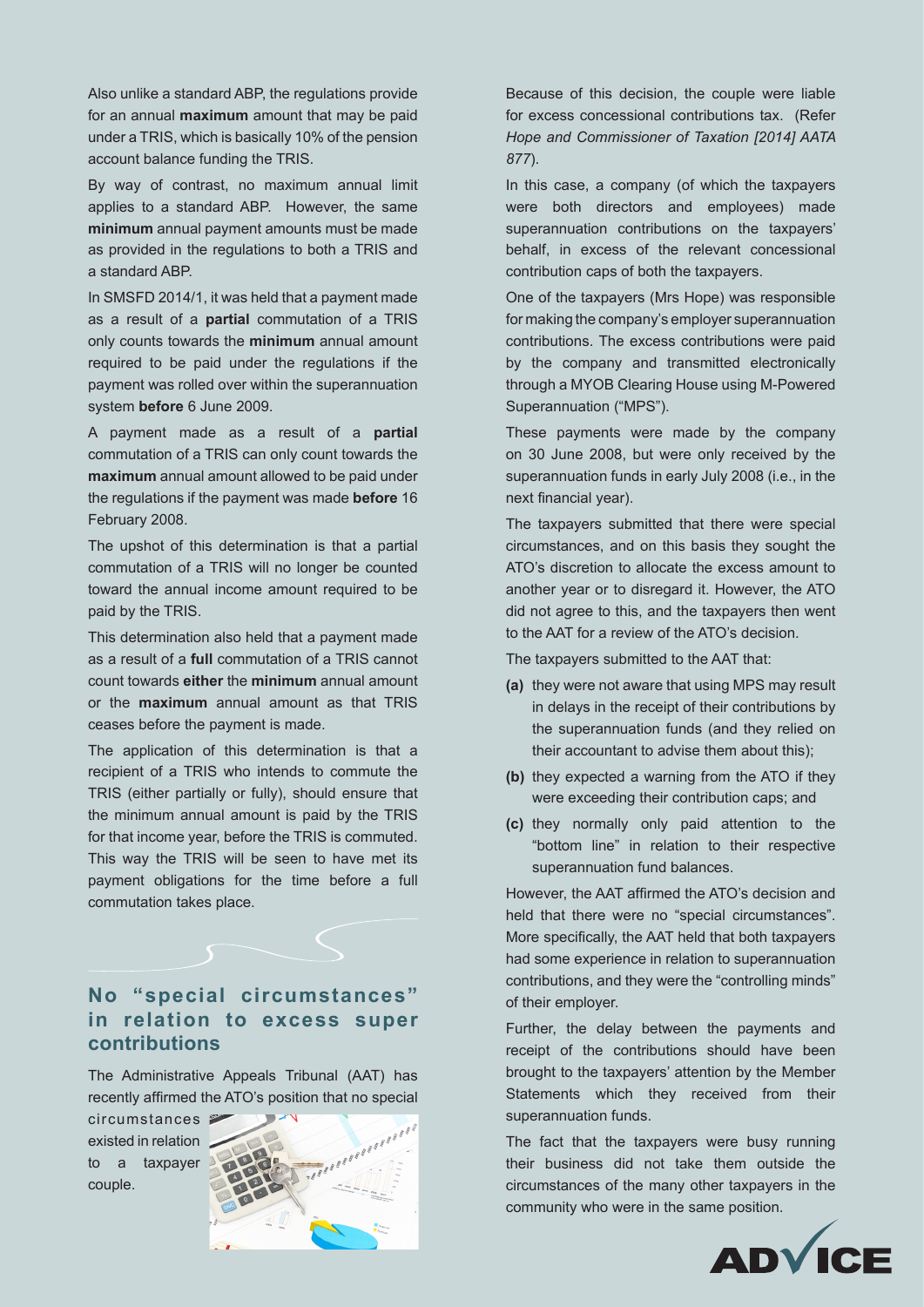This provides a good example of how the stringent rules of administering an SMSF are regarded by the ATO and the AAT, and serves as a warning for all trustees.



### **Can an SMSF engage a member builder/tradie?**

A question often raised in relation to running an SMSF is whether the fund can engage a member for the provision of building or trade services.

There are a number of criteria to satisfy, and issues to consider, before an SMSF may engage a related party (e.g., member) to provide building or other trade services to an SMSF (e.g., as part of a property development).

Broadly, a fund will fail to meet the basic conditions to be regarded as an SMSF if a trustee or director of a corporate trustee ('trustee/director') is remunerated from the fund, or from any person, for any duties or services performed by them in relation to the fund.

However, under S.17B of the Superannuation Industry (Supervision) Act 1993 ("SIS Act"), a trustee/director can be remunerated where the duties or services are performed other than in the person's capacity as trustee/director, and other specified criteria are satisfied.

It is important that the remuneration paid to the member reflects the market value of the services performed. If the remuneration paid does not reflect this market value (i.e., is more or less than the market value) then there may be adverse taxation and compliance issues. Accordingly, independent/ benchmarking evidence should be obtained to prove that the amount paid is in line with market conditions.

Another issue of note in this area is that the ATO has advised (in TR 2010/1) that a fund's capital may be increased, and a contribution consequently made, when a person (such as a member or employersponsor) increases the value of an existing asset of the fund.

Further, under S.66 of the SIS Act, an SMSF trustee is prohibited from intentionally acquiring an asset from a related party of the fund, subject to certain exceptions. While the provision of services alone by a related party in respect of developing a property does not constitute the acquisition of an

asset, acquisitions from a related party may occur, and potentially lead to a contravention of S.66, where the related party pays for the goods and materials used in the development.

However, the ATO takes the general view that an SMSF is only taken to acquire building materials from a related party where the materials are "not insignificant" in value and function. This is discussed in SMSFR 2010/1.

Detailed legal/superannuation advice should be sought whenever a trustee is considering the provision of building or other services for an SMSF.

#### **Comparison of fund will be key**

In making the move to provide advice under an Australian Financial Services Licence (AFSL), any recommendation must meet the requirements of "Clients' Best Interests" – S.961B of the Corporations Act.

This aspect of advice requires an adviser to ensure that the advice they are giving will see the client placed in a better position than they are currently.

While this might seem like common sense, the manner in which this is approached has several requirements.

With the requirement to provide such advice in writing in a Statement of Advice (SOA), there is also the requirement to show the client how they are better off. This involves not just telling them that they will be in a better position, but in certain circumstances actually demonstrating this.

#### **Fund comparison**

This is most important where the clients will be using the recommended SMSF in the place of another superannuation fund already in place.

In making such a recommendation, there should be a demonstration of the consideration of certain points:

- $\blacklozenge$  What are the administration costs of the SMSF compared to their existing fund?
- $\blacklozenge$  What are the other fees and charges, and what are other fees and charges within the SMSF?
- $\blacklozenge$  Are there any other benefits provided by the fund they have currently?